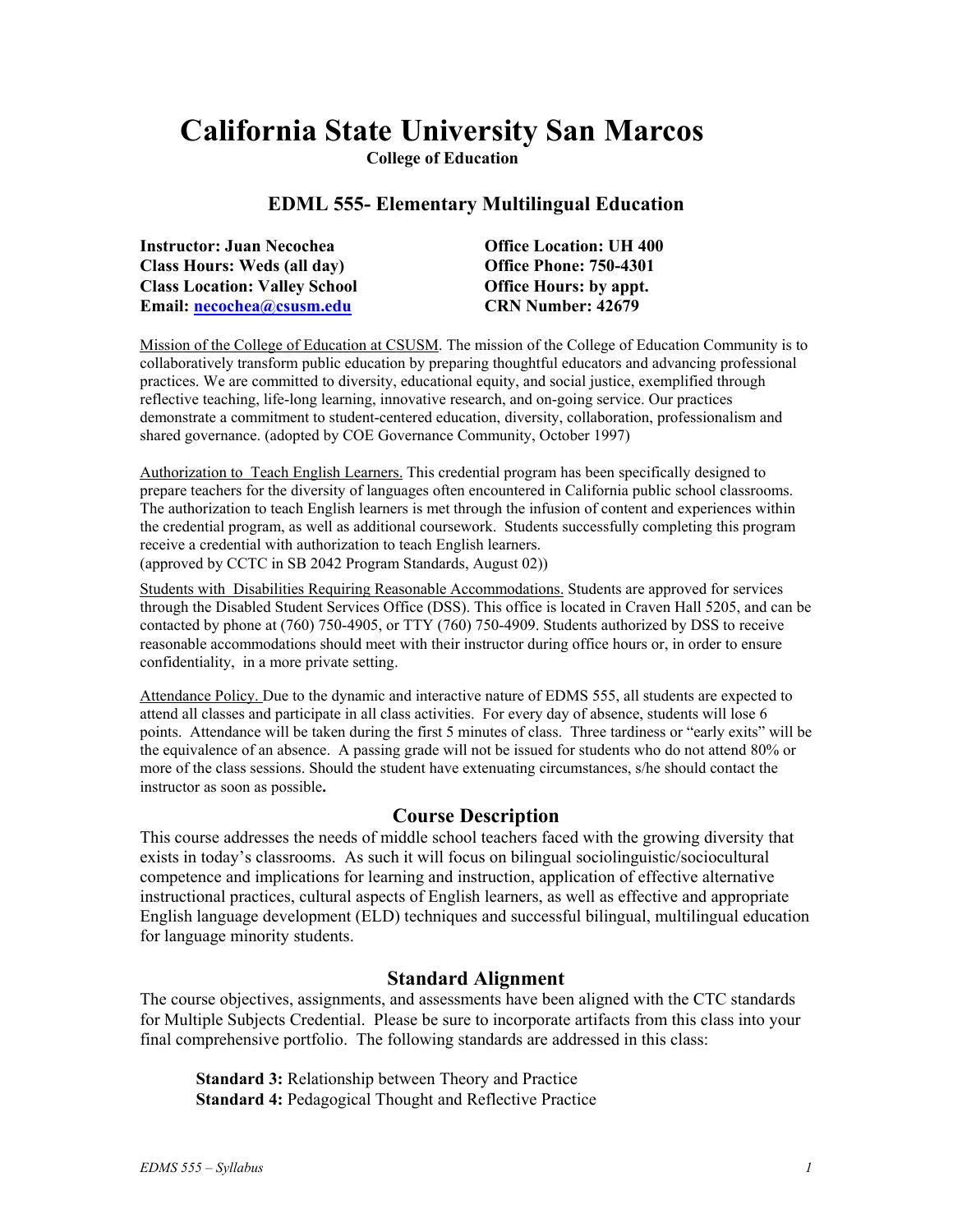**Standard 5**: Equity, Diversity, and Access to the Core Curriculum **Standard 7.a.b:** Preparation to Teach Reading-Language Arts **Standard 8:** Pedagogical Preparation for Subject-Specific Content Instruction **Standard 11.c :** Preparation to use Educational Ideas and Research **Standard 13:** Preparation to Teach English Learners

# **Teacher Performance Expectation (TPE) Competencies**

This course is designed to help teachers seeking the Multiple Subjects Credential to develop the skills, knowledge, and attitudes necessary to assist schools and district in implementing effective programs for all students. The successful candidate will be able to merge theory and practice in order to realize a comprehensive and extensive educational program for all students. The following TPE's are addressed in this course:

#### **Primary Emphasis**

**TPE 1:** Specific Pedagogical Skills for Subject Matter Instruction **TPE 4:** Making Content Accessible **TPE 5:** Student engagement **TPE 7:** Teaching English Learners

#### **Secondary Emphasis:**

**TPE 3:** Interpretation and Use of Assessments **TPE 6:** Developmentally Appropriate Teaching Practices **TPE 11:** Social Environment **TPE 14**: Educational Technology **TPE 15**: Social Justice and Equity

# **Required Texts**

Ovando, C. J., Collier, V. P., Combs, M. C. (2003). *Bilingual & ESL Classrooms: Teaching in Multicultural Contexts.*San Francisco: McGraw Hill. Peréz, B. & Torres-Guzmán, M. (2002). Learning in Two Worlds. Allyn & Bacon. Peregoy, S. F. & Owen, F. B. (1997) *Reading, Writing, & Learning in ESL* (2<sup>nd</sup>) Edition). Longman. Choate, J. (2000). Successful Inclusive Teaching. Allyn and Bacon ( $3<sup>rd</sup>$  edition)

# **Course Objectives**

- 1) Explain the basic terms, philosophies, problems, issues, history, and practices related to the education of language minority persons in California and the US.
- 2) Demonstrate understanding of the most important goals of bilingual/multicultural education.
- 3) Explain the theoretical framework upon which bilingual education is founded.
- 4) Demonstrate understanding of existing student identification, assessment, and language redesignation requirements for the state of California.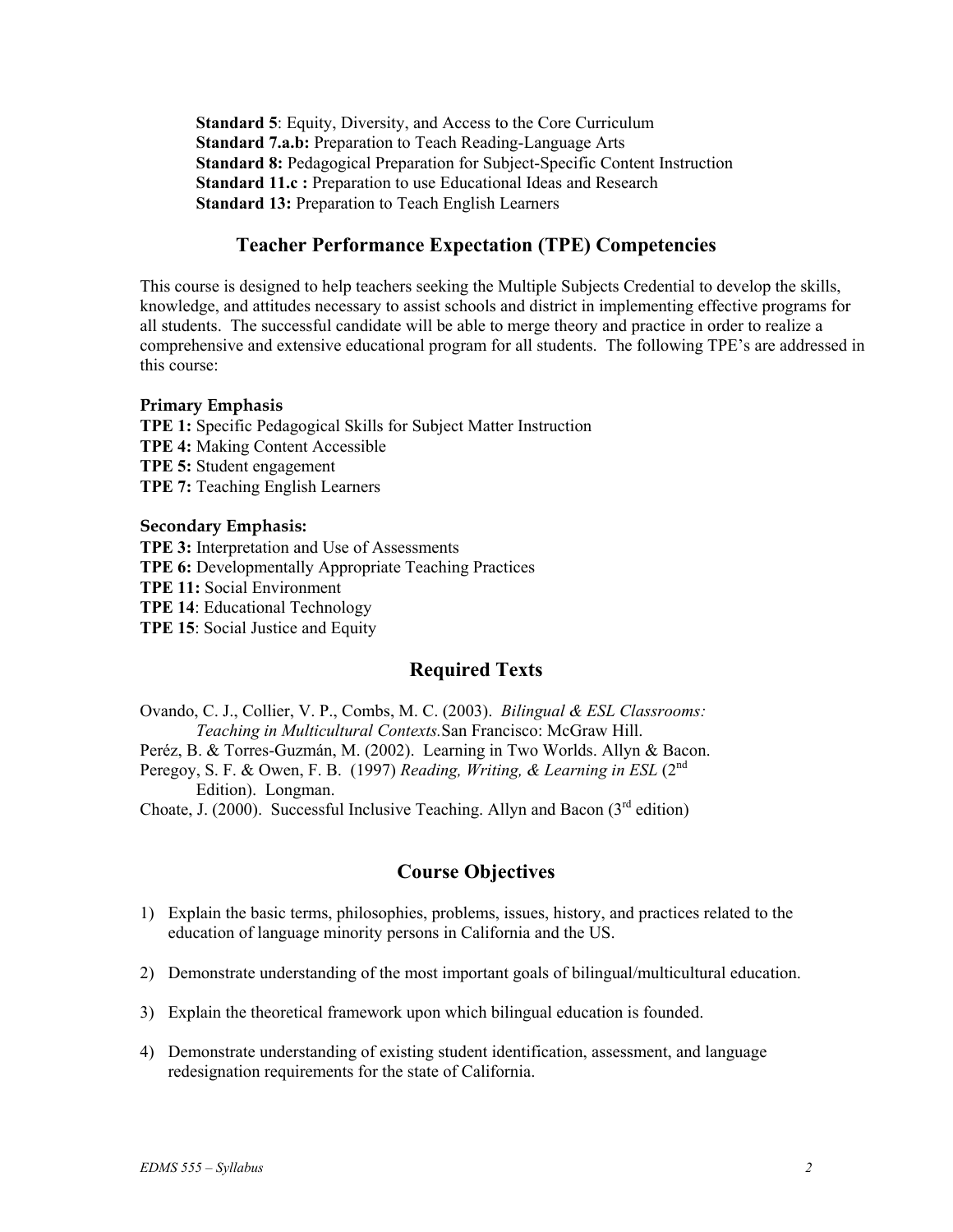- 5) Explain the connections between bilingual education, English as a second language, and SDAIE methodologies.
- 6) Demonstrate understanding of the five models of multicultural education and their implications for curriculum, instruction, and educational policy.
- 7) Explain the meaning of culture, differentiated index, and the necessity for cultural convergence in schools.

# **Course Requirements**

All students are expected to participate in class activities and demonstrate reflective learning. It is important that students are well prepared for course sessions by completing the readings and assignments scheduled before the class meeting. Unless otherwise negotiated with the instructor, all assignments are to be handed in on the due date. **Assignments not handed-in on due date will lose 10% of earned credit per day.** Assignments should be typed and double-spaced (yes, including the class journal).

| • Attendance and participation                | 20 points |
|-----------------------------------------------|-----------|
| • Reflective Journal/ELD Standards            | 20 points |
| • SDAIE Unit Plan                             | 20 points |
| • SDAIE Presentation                          | 10 points |
| • Multicultural literature mini-book activity | 20 points |
| • Lesson Observation                          | 10 points |

## **Grading**

| $96 - 100 = A$ ;    | $80 - 82 = B$   |
|---------------------|-----------------|
| $90 - 95 = A -$ ;   | $77 - 79 = C +$ |
| $87 - 89 = B^{+}$ ; | $73-76 = C$     |
| $83 - 86 = B$ ;     | $70-73 = C$     |

## **ASSIGNMENT DESCRIPTIONS**

#### **Interactive Journal & ELD Standards (20 points)**

A class journal will be maintained for each class session that needs to include the following:

- A written summary and/or description of the topics discussed in class that reflects understanding of the key concepts. Both comments from professor and other students should be reflected in the journal.
- Meta-reflections and/or analysis of key concepts, particularly in terms of the connections that can be made between class discussions and teaching English language learners, with specific examples from student teaching experiences, school observations, or other personal experiences in diverse settings. It is critical that direct connections are made with teaching experiences in the form of anecdotes, case studies, or narratives.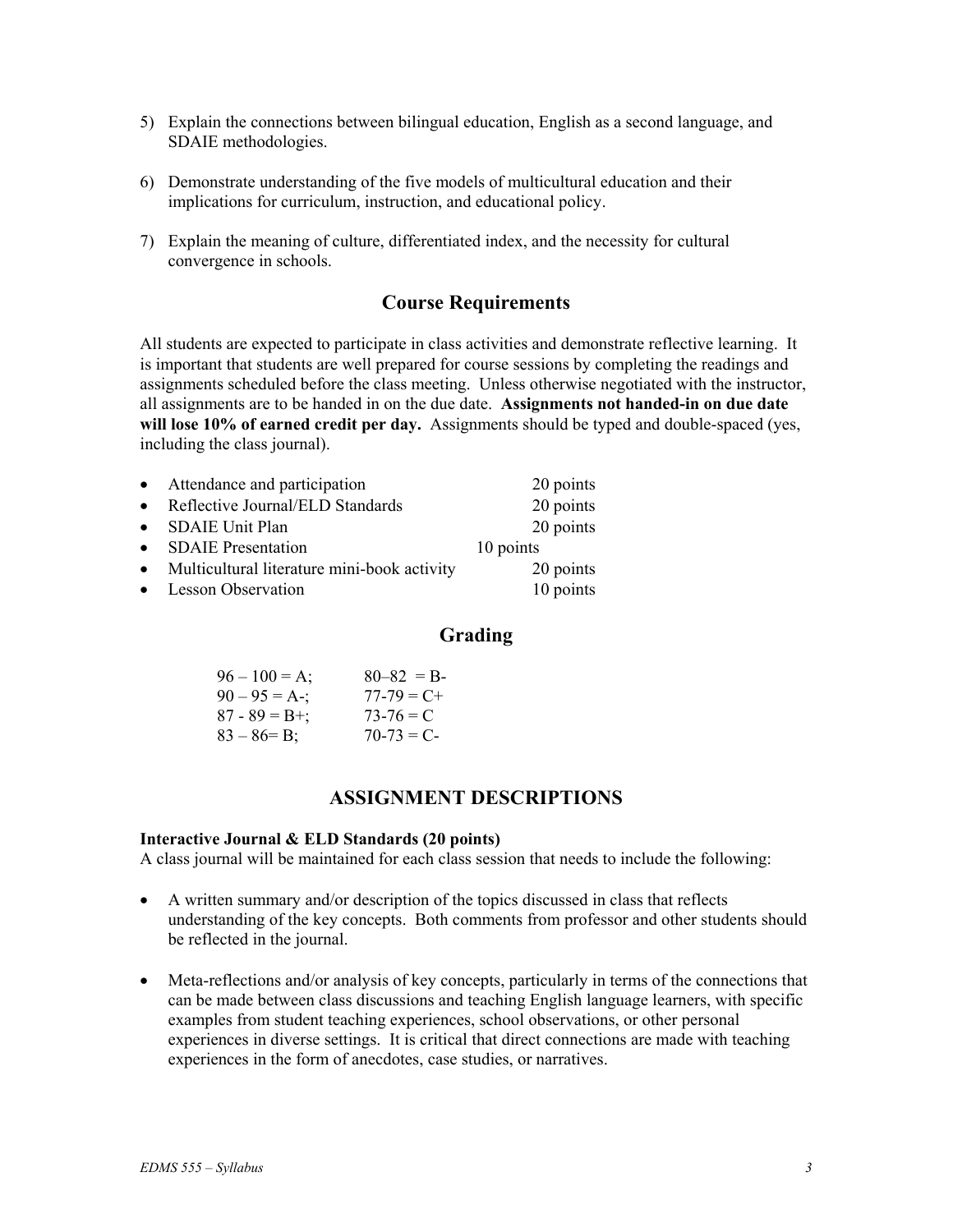The class journal will be graded according to its comprehensiveness, insightful connections, and "deep understanding" of the issues. The class journal should address instructional concerns, school structures, teaching strategies, and school environments related to social justice and equity in diverse settings.

## **ELD Standards Requirement**

*ELD Standards Requirement.* For the 3<sup>rd</sup> week of class ( $6<sup>th</sup>$  class session) you will need to search the California Department of Education (CDE) website and download the ELD standards and print a copy for yourself. Please bring the standards to class. You will need to become familiarized witht the ELD standards throughout the semester.

## **SDAIE Unit Adaptation (20 points) – Critical Assessment Task (CAT)**

Applying the SDAIE criteria discussed, include SDAIE activities into an integrated comprehensive unit of study. The SDAIE unit must include at least three content areas, one of which needs to be literacy. (Further instructions will be given in class)

- Does the lesson use visuals, manipulatives, realia, drama, or other techniques that would facilitate understanding?
- Does the lesson take into consideration the varying English proficiencies of language minority students?
- Do the lesson strategies incorporate group collaboration, cooperative learning activities, peer assistance, or other work-group techniques?
- Does the lesson incorporate the language and culture of language minority students?
- Is the curriculum reflected in the lesson challenging and not watered-down?
- Does the lesson include the 7-Intelligences and/or multiple modalities?
- Are the community/parents of English learners included in the unit of study?

You may work in a group of 2-4 students. If you have any questions, please attend office hours or schedule a meeting.

#### **SDAIE Presentation***:* **(10 points) – Critical Assessment Task (CAT)**

Present a SDAIE component of your Unit Plan to the class. Each group will have 20 minutes to present a SDAIE portion of their Unit Plan*..* 

#### **Multicultural Literature Mini-Book Activity (20 points) – Critical Assessment Task (CAT)**

With up to 3 other team members, you will have the opportunity to develop a multicultural literacy unit that will address appropriate literature selections reflecting multicultural perspectives for students in grades K-2 or 3-6. Your multicultural mini-book activity should have the following components. (1) Choose six powerful children's multicultural selections that should be the center of the curriculum for different times throughout the year. (2) This plan should include **a brief outline of how the multicultural books will be used throughout the year** and a justification (explanation) of the selections made. (3) At least three of the books must be bilingual (English and another language) with a brief discussion of how "primary language support" will be incorporated into the literacy unit. (4) Write **one detailed** literacy lesson plan that will clearly delineate how every child will be successful by providing universal access to every student (e.g., gifted, English learners, special needs, non-readers, poor).

Further consideration in the formating of the multicultural literature mini-book activity:

- 1. Focus of the unit and brief summary of each book
- 2. Grade level appropriateness of the unit.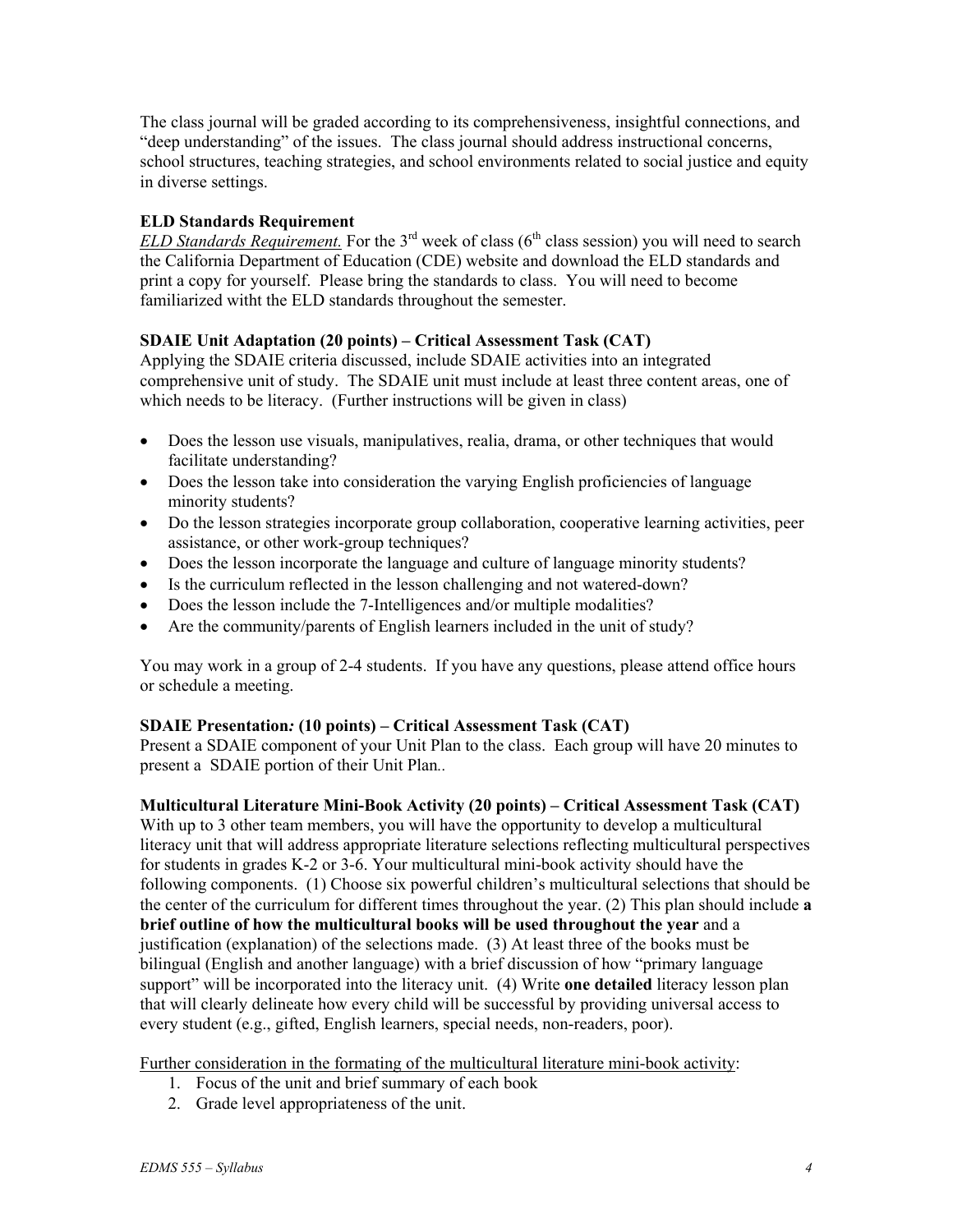- 3. Outline/plan of how the books will be used throughout the year.
- 4. Reading and writing lesson plan that will identify standards being covered.
- 5. Identify Assessment strategies: how you will determine they learned what you intended (how you will assess them).
- 6. Primary language support component of the unit plan

### **Poster Sessions (20 minutes each)**

Tables will be set up to provide space for half the groups to present/display their Multicultural Literature Selection. Other class members will walk around and listen to the discussions on the different books selected.

Note: Dr. Alice Quiocho has developed an excellent website with a bibliography of children's literature and multicultural books that could be a great resource for you (http://www.csusm.edu/Quiocho).

**Lesson Observation (5 points)** *-* For this assignment you will follow an English learner or group of students during your teaching assignment. You will collect and document evidence of any instructional modifications made to provide comprehensible academic input for the student(s). As part of your write-up, you are to discuss how you would change the lesson/activity in light of the information and knowledge gained in the course. (Please note: If applicable, this lesson observation can be connected to the lesson observations that are being conducted for the 521/522 classes or any other required classroom activity that is appropriate)

**Professional Multicultural/Diversity Book of your Choice.** For this assignment, you are to read a fiction or non-fiction book that depicts an issue or story related to this class. Read the book and write a 2-3 page personal reflection on your book.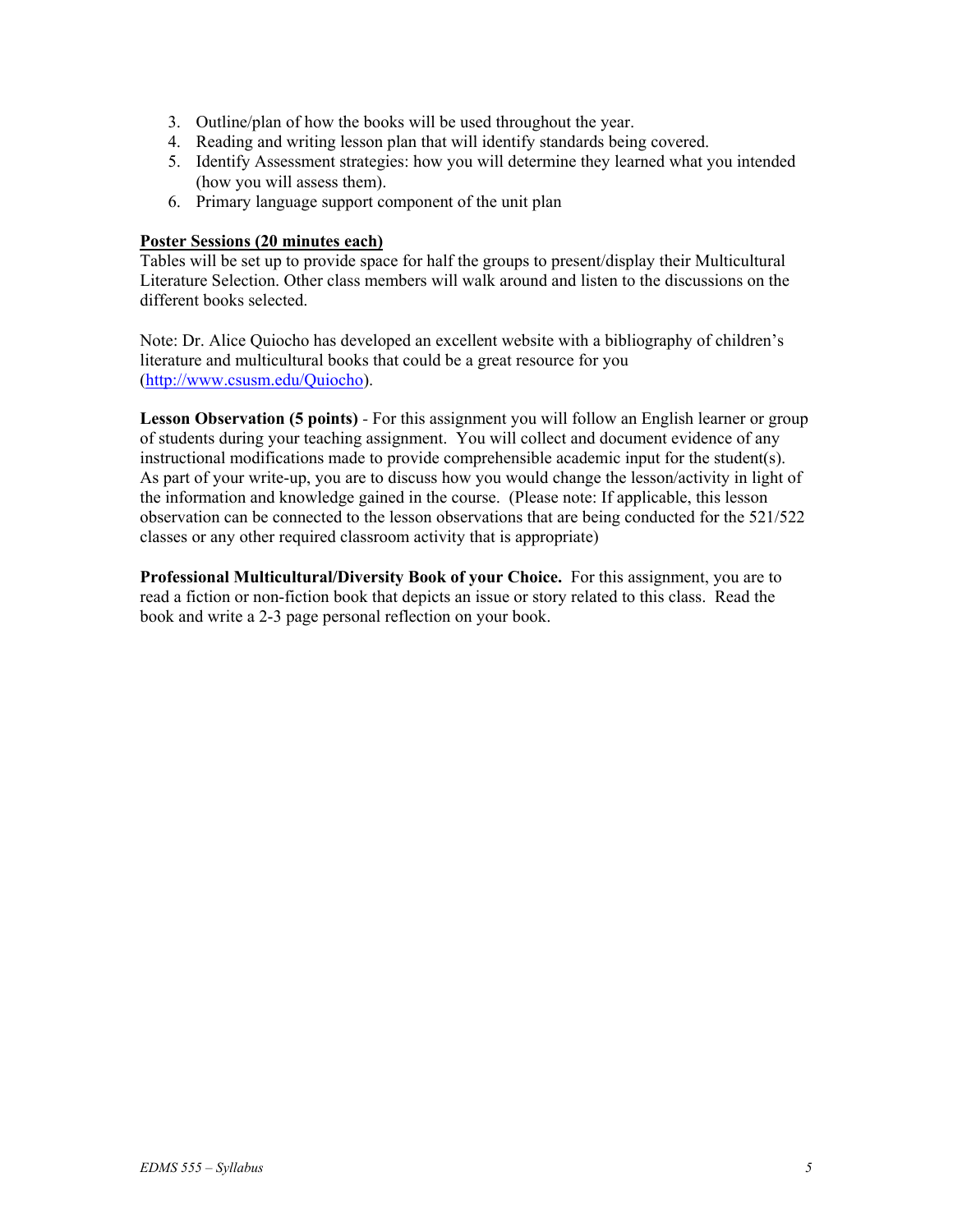| Date       | <b>Topic</b>                                | <b>Activities/Assignment</b>               |
|------------|---------------------------------------------|--------------------------------------------|
| Session 1  | Reintroducing Diversity-Bilingual           | Introduction to the course                 |
| $9 - 3$    | Theories                                    | Why are you here?                          |
|            |                                             | Voices of Students                         |
| Session 2  | Who are English Language Learners?          | Peregoy & Boyle 1 & 2                      |
| $9 - 3$    | $1st$ and $2nd$ Language Acquisition-Theory | Ovando 1, 4                                |
|            | of Bilingual Education                      |                                            |
| Session 3  | History and Politics of Bilingual           | Ovando 2                                   |
| $9 - 10$   | Education/Legal Mandates/Prop 227           | Social Justice Timeline                    |
| Session 4  | Theory and Practice of Bilingual            | Ovando 3, 5, 9                             |
| $9-10$     | education. What can the classroom           |                                            |
|            | teacher do? Special Education and Bil       |                                            |
| Session 5  | Oral Language Development-The               | Peregoy & Boyle 3 & 4                      |
| $9 - 17$   | Foundation of the Oral Tradition-A          |                                            |
|            | <b>Bilingual Theoretical Model-ELD</b>      | <b>DUE: Lesson Observation</b>             |
| Session 6  | Emergent Literacy-My Mother Never           | Peregoy & Boyle -Chapter 5                 |
| $9 - 17$   | Read to Me-ELD Standards                    | <b>Review ELD Standards</b>                |
| Session 7  | Writing-Research on Second Language         | Peregoy & Boyle 6                          |
| $9 - 24$   | Writing-SDAIE                               | Clline & Necochea Article: SDAIE           |
| Session 8  | Models of Language Development-             | Peregoy & Boyle 7                          |
| $9 - 24$   | Reading and Literature-SDAIE                | Ovando 6, 7                                |
| Session 9  | Education-The Great Equalizer!!!-           | Peregoy & Boyle-Chapter 8 & 9              |
| $10-1$     | SDAIE-Models of Bilingual Education         | Pérez & Guzmán--Chapter 6                  |
| Session 10 | Identification/Placement/Assessment of      | Ovando 8; Peregoy & Boyle10                |
| $10-1$     | <b>EL/CELDT</b>                             | Pérez & Guzmán 7                           |
|            |                                             | <b>DUE: Literature Mini Unit/poster</b>    |
|            |                                             | sessions                                   |
| Session 11 | Biliteracy Education: The Good, The Bad     | Pérez & Guzmán 1,2 & 3                     |
| $10-8$     | and The Ugly                                |                                            |
| Session 12 | Two-Way Immersion Programs-Parental         | Pérez & Guzmám 4 & 5                       |
| $10 - 8$   | Involvement                                 | Ovando 10                                  |
| Session 13 | Myths of ELLs. Bilingual education, and     | Pérez & Guzmám 8                           |
| $10 - 15$  | the socio-political context                 | <b>Due: Book of Choice Reflection</b>      |
| Session 14 | Border Pedagogy-We all share the same       | El Bordo Journal Article                   |
| $10 - 15$  | children                                    |                                            |
| Session 15 | <b>SDAIE</b> Presentations                  | <b>DUE: SDAIE Presentations &amp; Unit</b> |
| $10 - 22$  |                                             | <b>Plans Due</b>                           |
| Session 16 | Closure                                     | <b>DUE: Interactive Journals Due</b>       |
| $10 - 22$  |                                             |                                            |

 **Course Outline (Timeline Subject to Change pending "Teachable" Moments)**